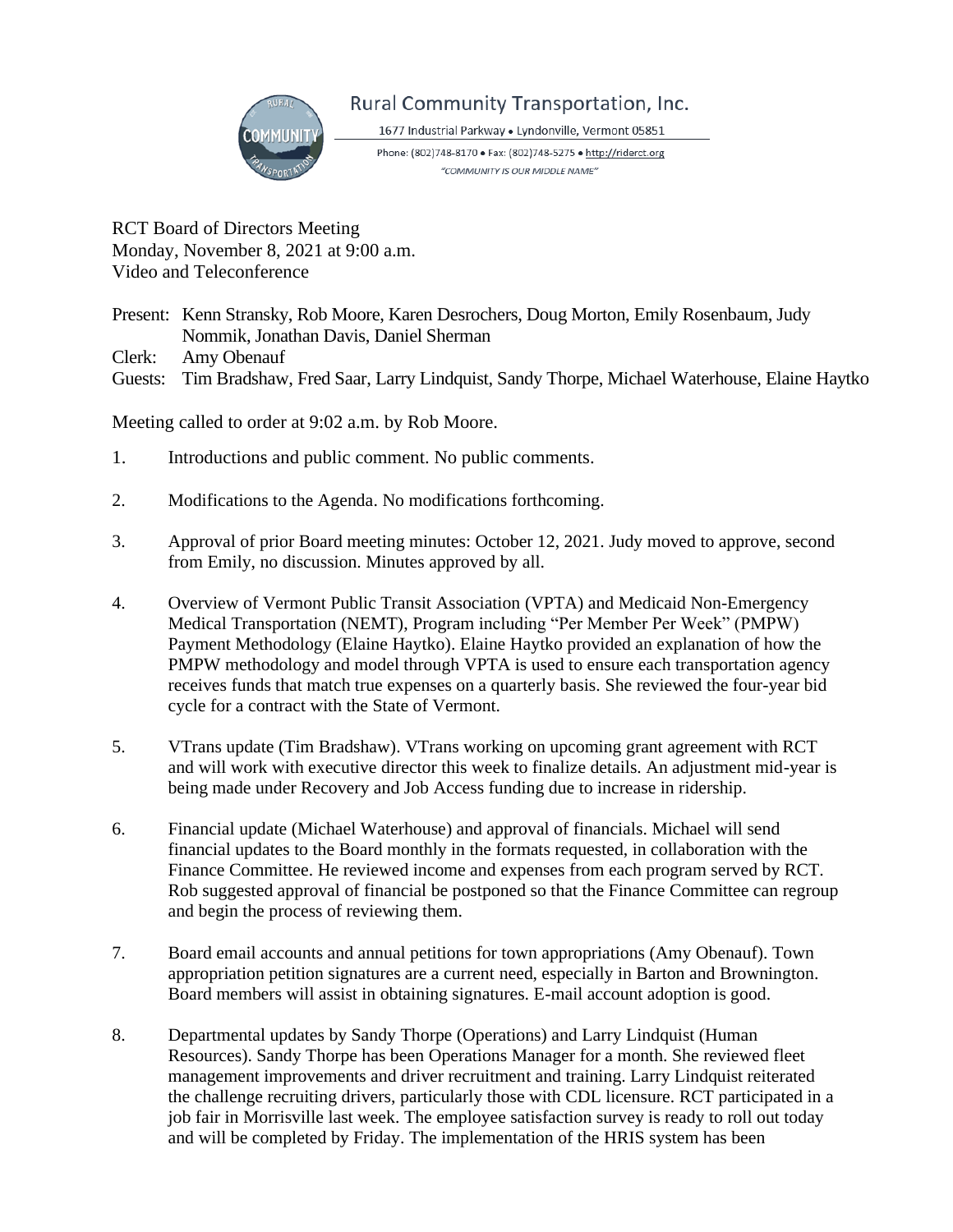successful, especially with the hiring process and benefits enrollment process. Employee performance evaluations and further satisfaction surveys will be implemented from the HRIS starting next year. RCT will introduce tuition reimbursement as a benefit next year, with Board approval. Motion to approve by Judy, second by Emily, no discussion. All approved, policy adopted unanimously.

- 9. Executive Director update (Fred Saar).
	- Three-year compliance review upcoming this month.
	- RCT is looking at renewing a contract to enhance after-hours service to NVRH discharged patients needing service.
	- Positions for facilities maintenance and driver and safety training will soon be filled.
	- Engineering study pending for construction of vehicle facility on current site. Vehicle acquisition is on schedule.
	- Service with Kingdom Trails may begin next summer pending contract.
	- Bus tracker system service by AT&T being discontinued and replacement service and system is being sought.
- 10. RCT by-laws and committee assignments (Rob Moore). Rob reminded the Board that the RCT by-laws are available on the RCT website, button/link is on Board of Directors page. Rob introduced formal committee appointments for the next 12 months. Committee meeting schedules are determined by the committee members, and can be regularly scheduled or held ad hoc. Committee "actions" are always subject to the approval of the whole Board via recommendations to the Board at a following Board meeting. Current committee appointments are:
	- Executive Committee: Rob, Emily, and Karen
	- Personnel Committee: Rob, Emily, Tin, and Karen
	- Marketing Committee: Jonathan, Karen, Dan and Kenn
	- Finance Committee: Jonathan, Kenn and Karen.
	- Nominating Committee (responsible for nominating Board replacements for open positions) (Judy). Additional committee members are requested, please inform Rob and Judy.
	- Jonathan noted that it is important that RCT staff also participate on the committees; Fred agreed appropriate staff will be available for committee support upon request.
- 11. Appointments to vacant Board seat(s) (Judy Nommik). Judy is pursuing several individuals in Newport who are viable candidates. Rob noted the Newport seat is to be formally appointed by the municipality, while traditionally RCT Board does the leg work to recruit interested municipal candidates.
- 12. Staff Climate Survey status updates (Tin Barton-Caplin). The consultant recommended a one-week period for the study. See update provided by Larry in item 8 above.
- 13. Staff and volunteer appreciation (Karen Desrochers). Karen will work with the Personnel Committee to foster ideas for thanking RCT employees.
- 14. Determination of need for Executive Session per 1 VSA 313(a)(1). Executive session need found by Rob. Motion to enter executive session made by Judy, second by Karen, all in favor. Executive session entered into at 10:42 a.m. Executive session exited at 10:45 a.m. No action taken.
- 15. Other Business: Emily requested estimated times for agenda items and full meeting duration be included in each agenda; Rob will do so.